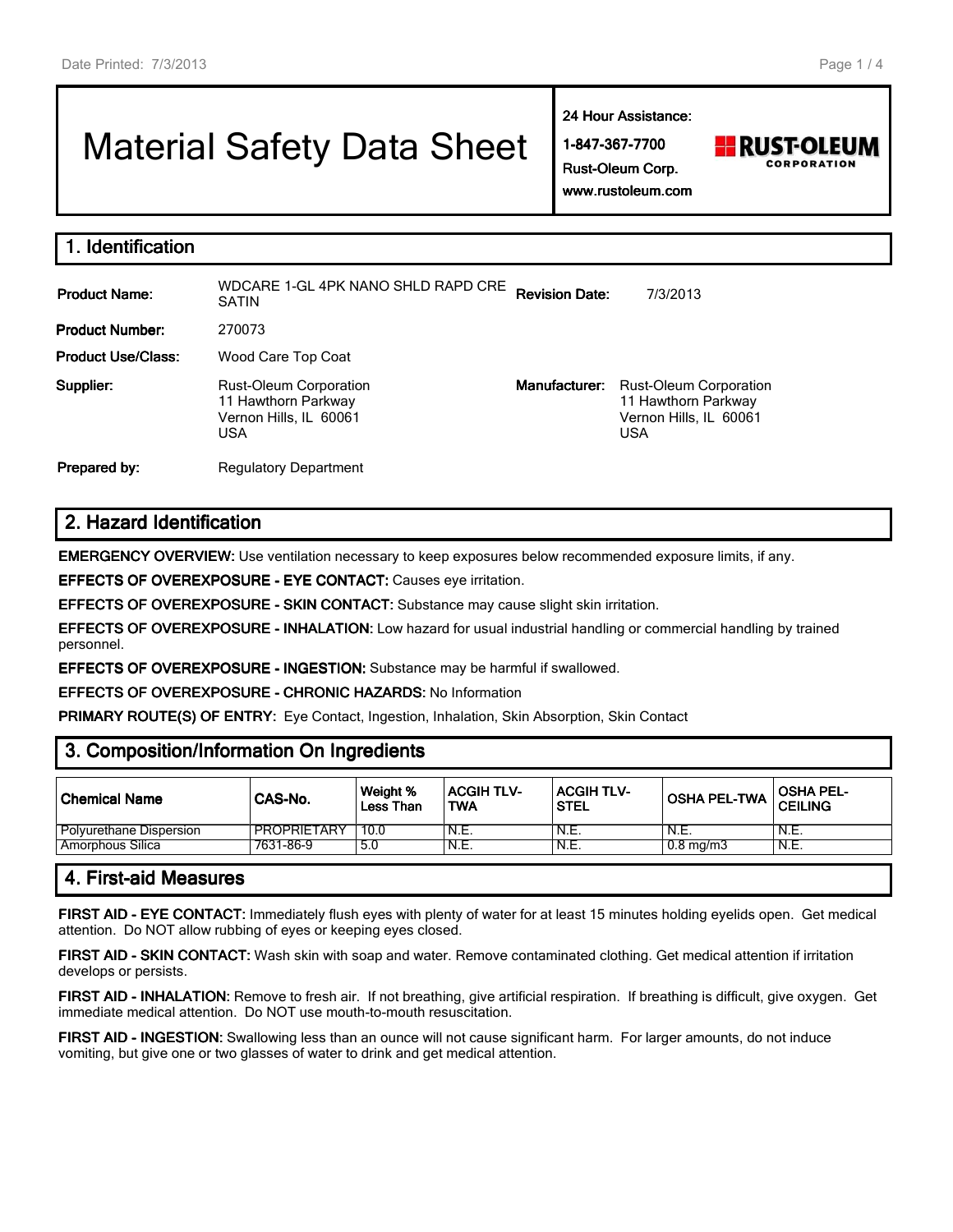## **5. Fire-fighting Measures**

Flash Point, °F  $>200$  (Calculated)

**Extinguishing Media:** Alcohol Film Forming Foam, Carbon Dioxide, Dry Chemical, Dry Sand, Water Fog

**UNUSUAL FIRE AND EXPLOSION HAZARDS:** FLASH POINT IS TESTED TO BE GREATER THAN 200 DEGREES F.

**SPECIAL FIREFIGHTING PROCEDURES:** Water may be used to cool closed containers to prevent buildup of steam.

### **6. Accidental Release Measures**

**STEPS TO BE TAKEN IF MATERIAL IS RELEASED OR SPILLED:** Dispose of according to local, state (provincial) and federal regulations. Do not incinerate closed containers.

# **7. Handling and Storage**

**HANDLING:** Wash thoroughly after handling. Wash hands before eating. Avoid contact with eyes.

**STORAGE:** Keep from freezing. Keep container closed when not in use.

# **8. Exposure Controls/Personal Protection**

**ENGINEERING CONTROLS:** Use process enclosures, local exhaust ventilation, or other engineering controls to control airborne levels below recommended exposure limits. Prevent build-up of vapors by opening all doors and windows to achieve crossventilation.

**RESPIRATORY PROTECTION:** A respiratory protection program that meets OSHA 1910.134 and ANSI Z88.2 requirements must be followed whenever workplace conditions warrant a respirator's use.

**SKIN PROTECTION:** Use gloves to prevent prolonged skin contact. Nitrile or Neoprene gloves may afford adequate skin protection.

**EYE PROTECTION:** Use safety eyewear designed to protect against splash of liquids.

**OTHER PROTECTIVE EQUIPMENT:** Refer to safety supervisor or industrial hygienist for further information regarding personal protective equipment and its application.

**HYGIENIC PRACTICES:** Wash thoroughly with soap and water before eating, drinking or smoking.

# **9. Physical and Chemical Properties**

| <b>Vapor Density</b>        | Heavier than Air | Odor:                    | Mild              |
|-----------------------------|------------------|--------------------------|-------------------|
| Appearance:                 | Liguid           | <b>Evaporation Rate:</b> | Slower than Ether |
| <b>Solubility in Water:</b> | Miscible         | <b>Freeze Point:</b>     | N.D.              |
| <b>Specific Gravity:</b>    | 1.042            | pH:                      | N.A.              |
| <b>Physical State:</b>      | Liguid           |                          |                   |

(See section 16 for abbreviation legend)

# **10. Stability and Reactivity**

**CONDITIONS TO AVOID:** Avoid contact with strong acid and strong bases.

**INCOMPATIBILITY:** Incompatible with strong oxidizing agents, strong acids and strong alkalies.

**HAZARDOUS DECOMPOSITION:** By open flame, carbon monoxide and carbon dioxide. When heated to decomposition, it emits acrid smoke and irritating fumes.

**HAZARDOUS POLYMERIZATION:** Will not occur under normal conditions.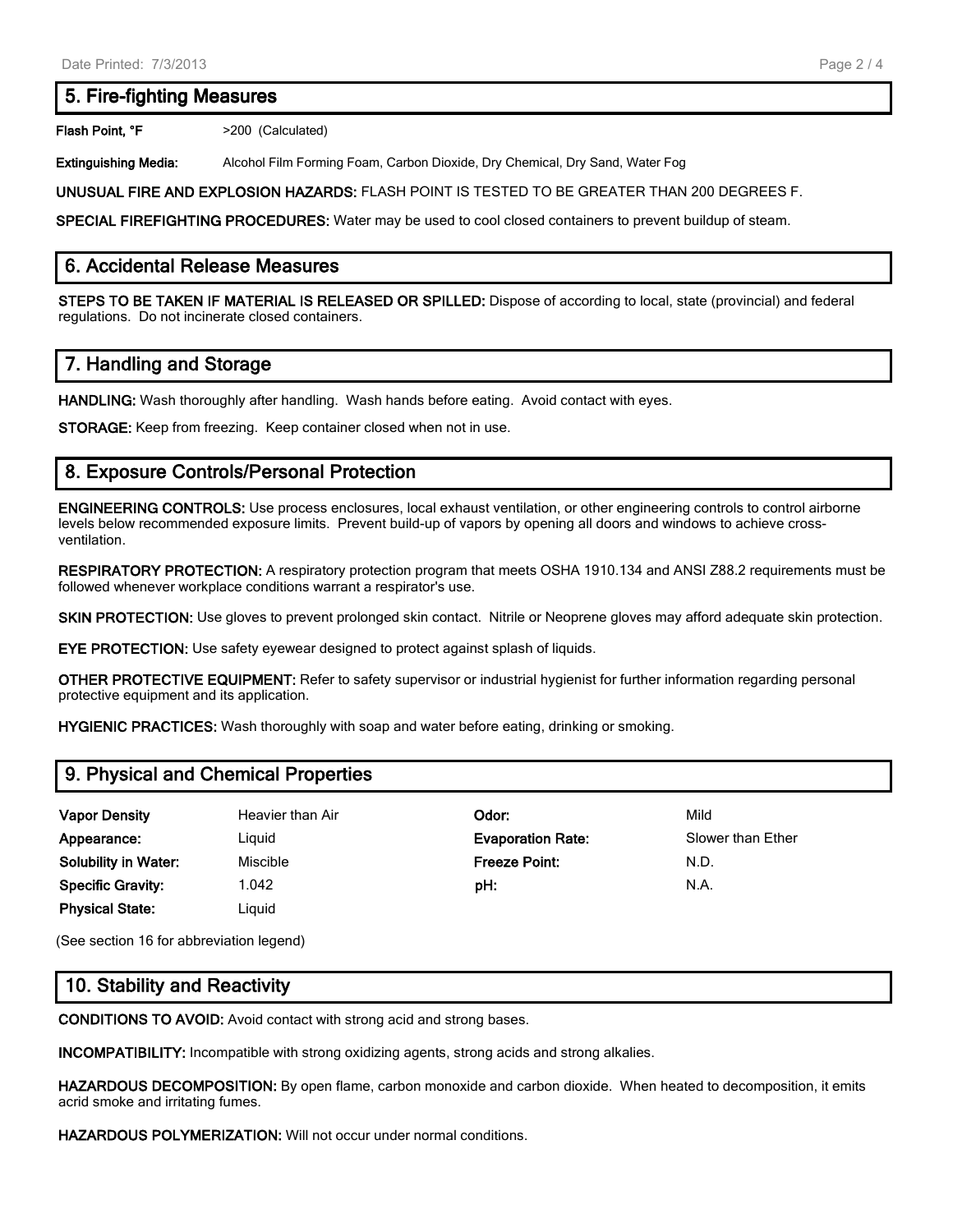**STABILITY:** This product is stable under normal storage conditions.

| 11. Toxicological Information |                   |                         |  |  |  |
|-------------------------------|-------------------|-------------------------|--|--|--|
| <b>Chemical Name</b>          | <u>LD50</u>       | <b>LC50</b>             |  |  |  |
| Polyurethane Dispersion       | N.E.              | N.F.                    |  |  |  |
| Amorphous Silica              | >7500 mg/kg (Rat) | $>250$ mg/m3 (Rat, 6Hr) |  |  |  |

## **12. Ecological Information**

**ECOLOGICAL INFORMATION:** Product is a mixture of listed components.

#### **13. Disposal Information**

**DISPOSAL INFORMATION:** Dispose of material in accordance to local, state and federal regulations and ordinances. Do not allow to enter waterways, wastewater. soil, storm drains or sewer systems.

#### **14. Transport Information**

|                              | Domestic (USDOT) | International (IMDG) | Air (IATA) | <b>TDG (Canada)</b> |
|------------------------------|------------------|----------------------|------------|---------------------|
| <b>UN Number:</b>            | N.A.             | NA                   | <b>NA</b>  | N.A.                |
| <b>Proper Shipping Name:</b> | Not Regulated    | Not regulated        | <b>NA</b>  | Not Regulated       |
| <b>Hazard Class:</b>         | N.A.             | <b>NA</b>            | <b>NA</b>  | N.A.                |
| <b>Packing Group:</b>        | N.A.             | <b>NA</b>            | <b>NA</b>  | N.A.                |
| <b>Limited Quantity:</b>     | No               | ΝA                   | <b>NA</b>  | NA                  |

## **15. Regulatory Information**

## **U.S. Federal Regulations:**

#### **CERCLA - SARA Hazard Category**

This product has been reviewed according to the EPA 'Hazard Categories' promulgated under Sections 311 and 312 of the Superfund Amendment and Reauthorization Act of 1986 (SARA Title III) and is considered, under applicable definitions, to meet the following categories:

Acute Health Hazard, Chronic Health Hazard

#### **Sara Section 313:**

This product contains the following substances subject to the reporting requirements of Section 313 of Title III of the Superfund Amendment and Reauthorization Act of 1986 and 40 CFR part 372:

No Sara 313 components exist in this product.

#### **Toxic Substances Control Act:**

This product contains the following chemical substances subject to the reporting requirements of TSCA 12(B) if exported from the United States:

#### **Chemical Name CAS-No.**

Methyl-4-isothiazolin-3-one 2682-20-4